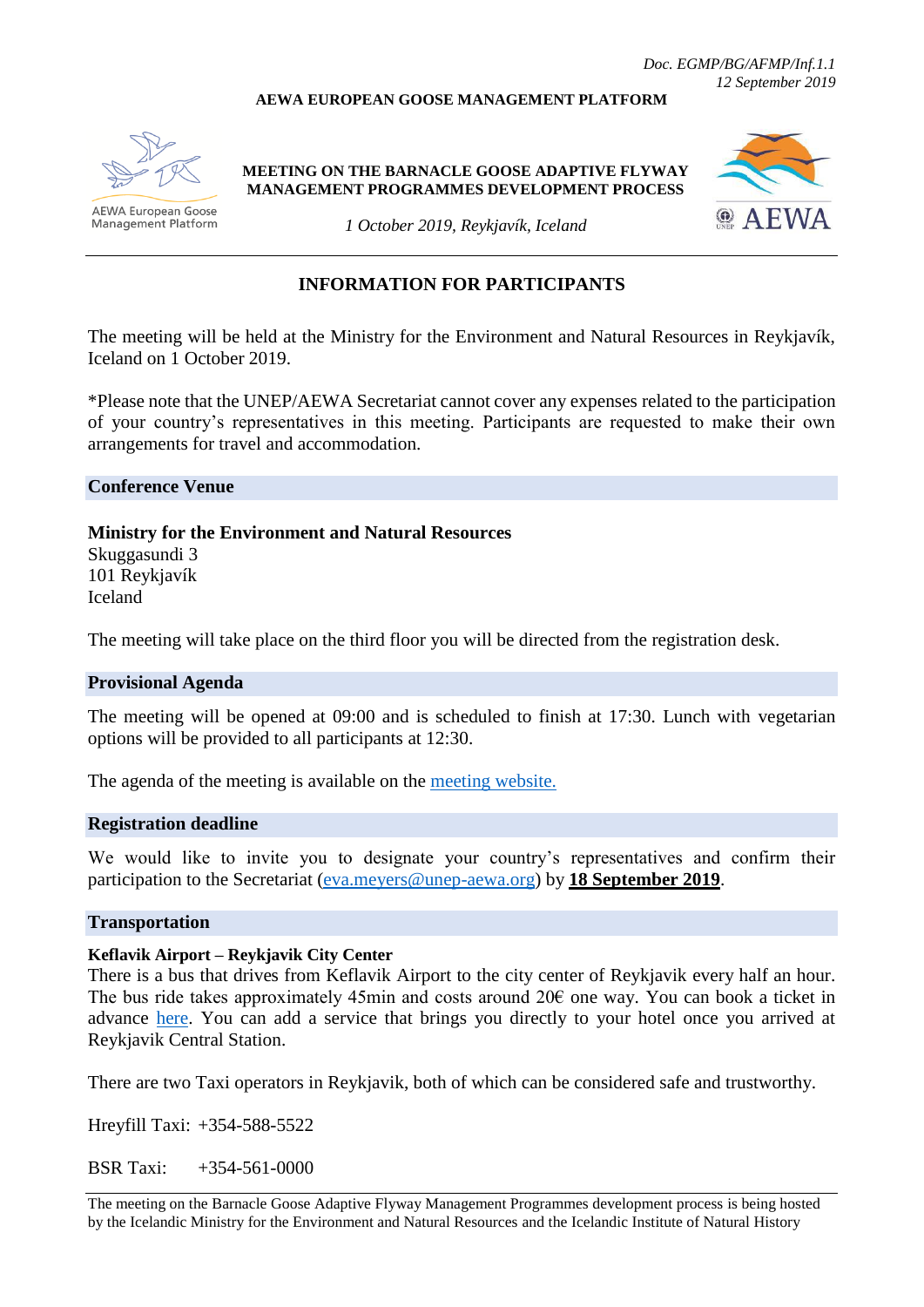## **Contacts**

## **UNEP/AEWA Secretariat**

**Mr Sergey Dereliev**  Tel.: +49 (0) 228 815 2455 Mobile: +49 (0) 151 - 167 890 84 Email: [sergey.dereliev@unep-aewa.org](mailto:sergey.dereliev@unep-aewa.org)

**Ms Eva Meyers** Tel.: +49 (0) 228 815 2457 Mobile: +49 (0) 171 8385691 E-mail: [eva.meyers@unep-aewa.org](mailto:eva.meyers@unep-aewa.org)

## **Ministry for the Environment and Natural Resources**

**Mr Sigurður Thrainsson** Tel.: +354 545 8600 E-mail: [sigurdur.thrainsson@uar.is](mailto:sigurdur.thrainsson@uar.is)

### **Environment Agency of Iceland**

**Mr Bjarni Jónasson** Mobile: +354 591 2000 E-mail: [bjarni.jonasson@umhverfisstofnun.is](mailto:bjarni.jonasson@umhverfisstofnun.is)

## **Icelandic Institute of Natural History**

**Mr Gudmundur A. Gudmundsson** Mobile: +354 5900 500 E-mail: [mummi@ni.is](mailto:mummi@ni.is)

### **Currency**

The currency of Iceland is the Icelandic Króna.

### **Internet**

Wireless internet will be available (free of charge) throughout the venue for the duration of the meeting.

### **Hotels and Accommodation**

Please be aware that participants of the meeting must cover all accommodation costs themselves.

The ministry has a partner hotel, located around 2,5km from the city center. Bed and Breakfast at the Grand Hótel is around 135€/night. If you are interested in staying at the Grand Hótel, please contact Bjarni Jónasson [\(bjarnij@ust.ist\)](mailto:bjarnij@ust.ist) and he will take care of the booking.

### **Grand Hótel Reykjavík** Sigtún 38 105 Reykjavík Iceland

Feel free, however, to stay at any other hotel in Reykjavík. There are various options closer to the venue in the city center e.g. via [booking.com.](https://www.booking.com/searchresults.de.html?label=gen173nr-1DCAEoggI46AdIM1gEaDuIAQGYAQe4ARfIAQzYAQPoAQGIAgGoAgO4AvWj6OsFwAIB&lang=de&sid=bd578ce0cc00b76ce5a17a5019af4daa&sb=1&src=index&src_elem=sb&error_url=https%3A%2F%2Fwww.booking.com%2Findex.de.html%3Flabel%3Dgen173nr-1DCAEoggI46AdIM1gEaDuIAQGYAQe4ARfIAQzYAQPoAQGIAgGoAgO4AvWj6OsFwAIB%3Bsid%3Dbd578ce0cc00b76ce5a17a5019af4daa%3Bsb_price_type%3Dtotal%26%3B&ss=Reykjav%C3%ADk&is_ski_area=0&ssne=Reykjav%C3%ADk&ssne_untouched=Reykjav%C3%ADk&dest_id=-2651804&dest_type=city&checkin_monthday=30&checkin_month=9&checkin_year=2019&checkout_monthday=2&checkout_month=10&checkout_year=2019&group_adults=1&group_children=0&no_rooms=1&b_h4u_keep_filters=&from_sf=1)

### **Electricity and Water**

Iceland uses the standard Europlug socket with two round prongs. For these plugs, you can use adapter types C or F.